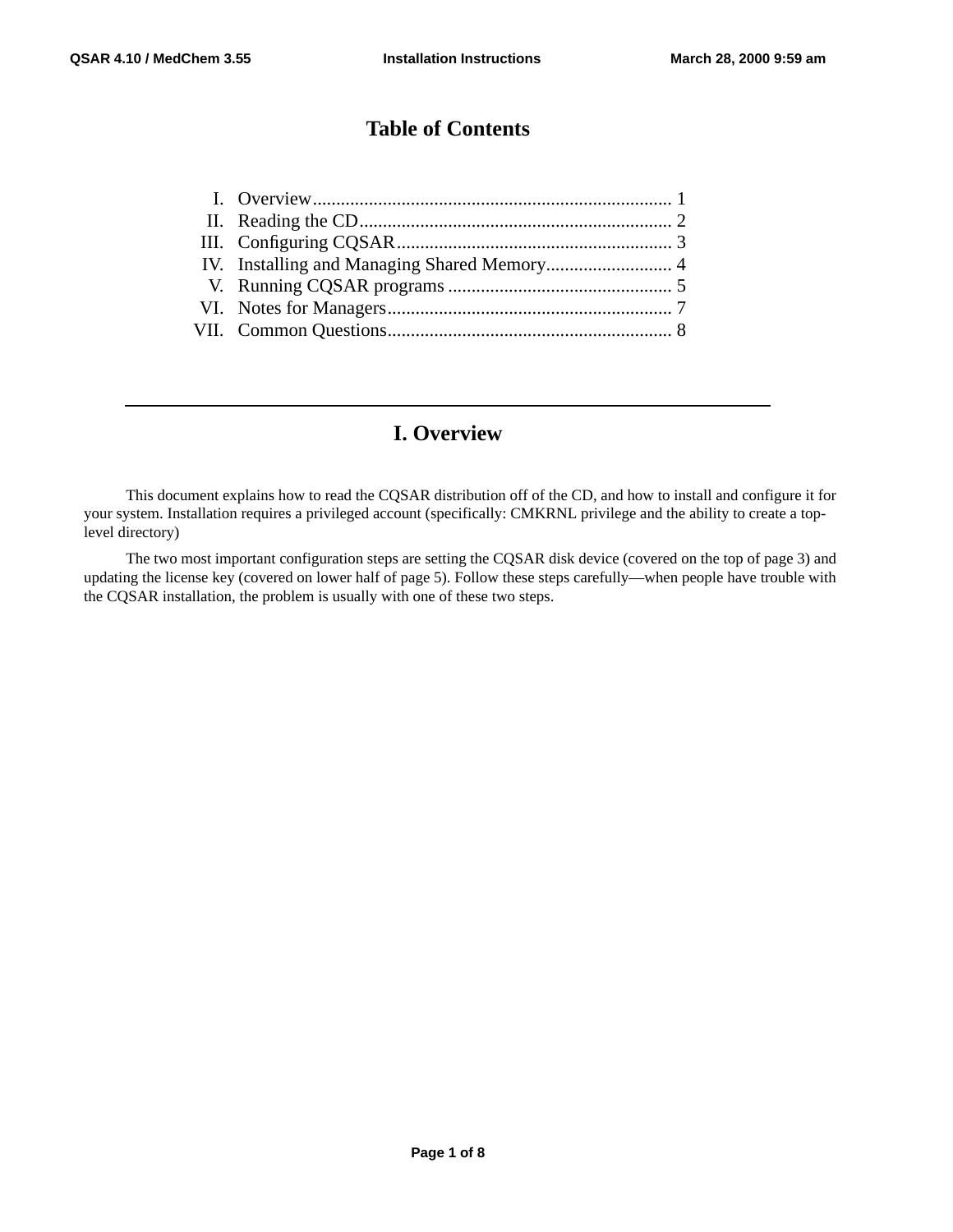# **II. Reading the CD**

In what follows, it is assumed that the CQSAR system will be placed on the dka0: disk drive, and that the CD is being read from the dka400: CD drive. Throughout, substitute the names appropriate for your disk and CD drive.

### **Disk space requirements**

The size of the CQSAR system varies considerably, depending on the databases supplied, and so forth. Approximate values are 20,000 blocks for the 'economy' package, 75,000 blocks for the 'regular' and 'super' packages, and 150,000 blocks for the 'qsar' package. Look at the label on the CD to see which version you have received.

If you cannot, in the long term, spare the disk space consumed by the distribution, contact BioByte for details on exactly which files can removed after the installation in complete. If you do not have the required disk space free now, do not proceed with the installation. Instead, contact Biobyte for further instructions.

### **Create a temporary directory**

The CQSAR system must be installed at a top-level directory. To create such a directory usually requires an account that has special privileges, such as SYSTEM. If need be, login to such an account now. You will then need to create a temporary directory to hold the contents of the CD, which you can delete after the installation is complete:

```
create /directory dka0:[temp]
```
### **Copy the CQSAR system from CD**

To transfer the contents of the CD to disk, issue the following commands:

```
mount /system dka400: biobyte
 set default dka0:[temp]
 copy dka400:[alpha]*.* *
or, if you are installing on a VAX:
 copy dka400:[vax]*.* *
```
### **Uncompress the QSAR.BKP-GZ file and restore the saveset to disk**

The QSAR.BKP saveset is compressed with a program called GZIP, and needs to be uncompressed before you can restore the saveset to disk. If you have GZIP already installed on your system, you can skip the first step:

 $GZIP == "$dka0:[temp]GZIP"$ gzip -d QSAR.BKP-GZ \$ @gzfix QSAR.BKP

(this last step is to fix the file attributes for the saveset, which are changed by GZIP)

You are now ready to fully expand the QSAR.BKP file: backup QSAR.BKP/SAVE\_SET dka0:[\*...]

### **Deleting the previous CQSAR release.**

Each new CQSAR release is placed in a separate tree, [qsar.verXXX] where the version number is XXX, so there are no overlapping files. Thus, you are free to keep running both versions, but can also delete one release without any danger of affecting another. Though you may wish to keep the previous CQSAR release on disk until you are sure that the new system is working, you will eventually want to reclaim the disk space that it occupies.

The following sequence of commands can be used to delete the old release (here called '1.85'; you must substitute the correct name for your site):

```
@dka0:[qsar.ver185]login man
merlin_deinstall
qsar_deinstall
set def dka0:[qsar]
delrecursive ver185.dir
```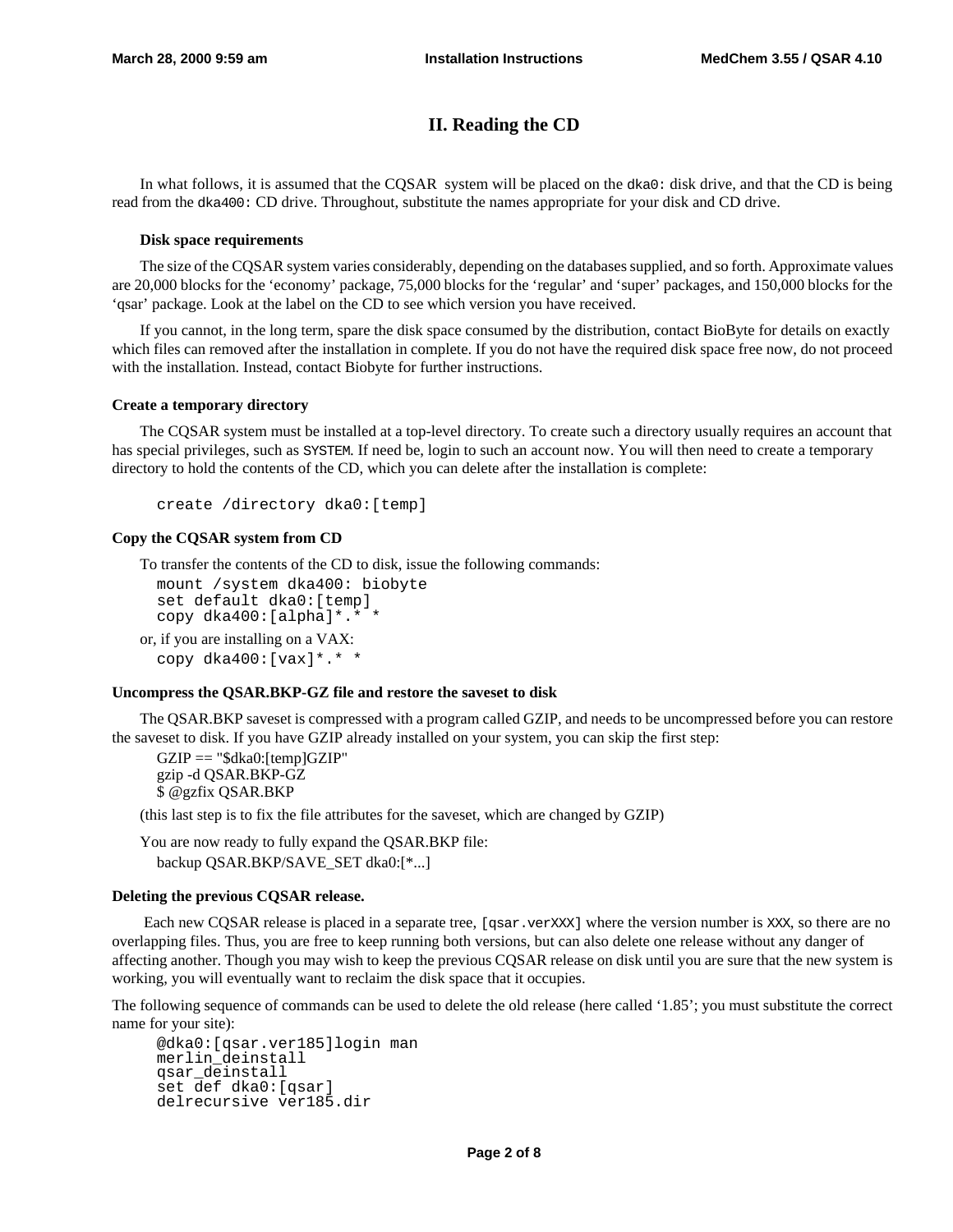### **III. Configuring CQSAR**

Before you run any CQSAR programs, you need to edit the login command file, [qsar.ver410]login.com. There are five possible changes to make. A description of each change is given below, along with the relevant portion of the login.com.

**1.** Define the program disk [this change is *mandatory*].

The definition of QSAR\$DISK must be changed to refer to the actual disk upon which the [QSAR] directory resides. Don't forget the colon if you're using a 'raw' device name! If the CQSAR program will be run on a cluster, make sure that the disk name is valid for all nodes of the cluster.

\$!-\* 1 \*---------------------------------------------------------------- \$! Define program disk.<br>\$! Enter the name of  $\dot{s}$ ! Enter the name of the disk upon which the QSAR system resides. If your system is part of a VAXcluster, be sure to give the full \$! 'cluster name' of the disk, so all nodes can run the QSAR program. \$ define /nolog qsar\$disk dka0:

**2.** Define the electronic mail address for bug reports [this change is *optional*, but strongly encouraged].

When this is defined, you will be able to submit bug reports, or just ask questions, from within the qsar program, via electronic mail. Although this step is not obligatory, I strongly encourage you to determine the correct procedure for mailing, and to define it here. If you are not sure what to do, ask you local system administrator how an Internet address should be specified.

```
$!-* 2 *---------------------------------------------------------------- 
$! Define mailing addresses for MedChem accounts (for bug reports, datasets). 
$! DECNET sites vary in the means they use to send mail to Internet<br>$! addresses. Locally, we send mail to a gateway node. Ask your s
$! addresses. Locally, we send mail to a gateway node. Ask your system<br>$! administrator you address mail for Internet sites.
$! administrator you address mail for Internet sites. 
                                   " ymir::in%" "mmedlin@clogp.pomona.edu" ""
$ define /nolog biobyte "ymir::in%""clogp@biobyte.com"""
```
**3.** Define the aliases for print command(s) [this change is *optional*].

The CQSAR system has only one program for making hardcopy, but it can also call upon the programs already set up on your machine to do printing for it. One alias must be defined for each print command that you wish to define. Here, the default print command, qsar\$print, calls a program that sends the out put to printers attached directly to terminals. The second command, qsar\$print1, spools jobs to a laserprinter. The third print command sends PostScript to the laserprinter. See the Notes for Managers section for more information.

```
$-------------------------------------------------------------- 
$! Define the command(s) for printing.<br>$! Enter the command you use to pri
$! Enter the command you use to print files at your site. It may be $3! as simple as 'print', or may be fancier than that. Multiple defing
\dot{s}! as simple as 'print', or may be fancier than that. Multiple definitions<br>\dot{s}! may be made, for alternate types of printing, (see manual for details)
\dot{s}! may be made, for alternate types of printing. (see manual for details)<br>\dot{s}! Individual users are free to override/reassign these definitions.
        Individual users are free to override/reassign these definitions.
$ qsar$print :== "$qsar$root:[exe]drip"
$ qsar$print1 :== "@qsar$dka0:[apps.print]laser dummy"
$ qsar$print2 :== "@qsar$dka0:[apps.print]laser /form=post"
```
**4.** Define the location of the CQSAR databases [this change is *optional*].

By default this value points to the databases which Pomona distributes, but you may want to change it if you make local copies and/or databases.

\$!-\* 4 \*---------------------------------------------------------------- \$! Define the location of the QSAR databases. \$! By default this value points to the databases which Pomona distributes, \$! but you may want to change it if you make local copies and/or databases.<br>\$ define /nolog gsar\$bigdata gsar\$root:[data.bigdata] define /nolog qsar\$bigdata qsar\$root:[data.biqdata]

**5.** Define local commands [this change is *optional*].

The programs savol and concord are needed for the add savol command to work in qsar; they are *not* provided with CQSAR. Contact Tripos Associates for licensing information.

**Page 3 of 8**

```
$!-* 5 *----------------------------------------------------------------
```

```
$! Local commands
```

```
$! You have the option of using the MedChem version (3.55) supplied
```

```
$ qsar$savol == "$disk$qsar:[apps.savol]savol2 "
$ qsar$concord == "$day_exe:day_concordusr"
```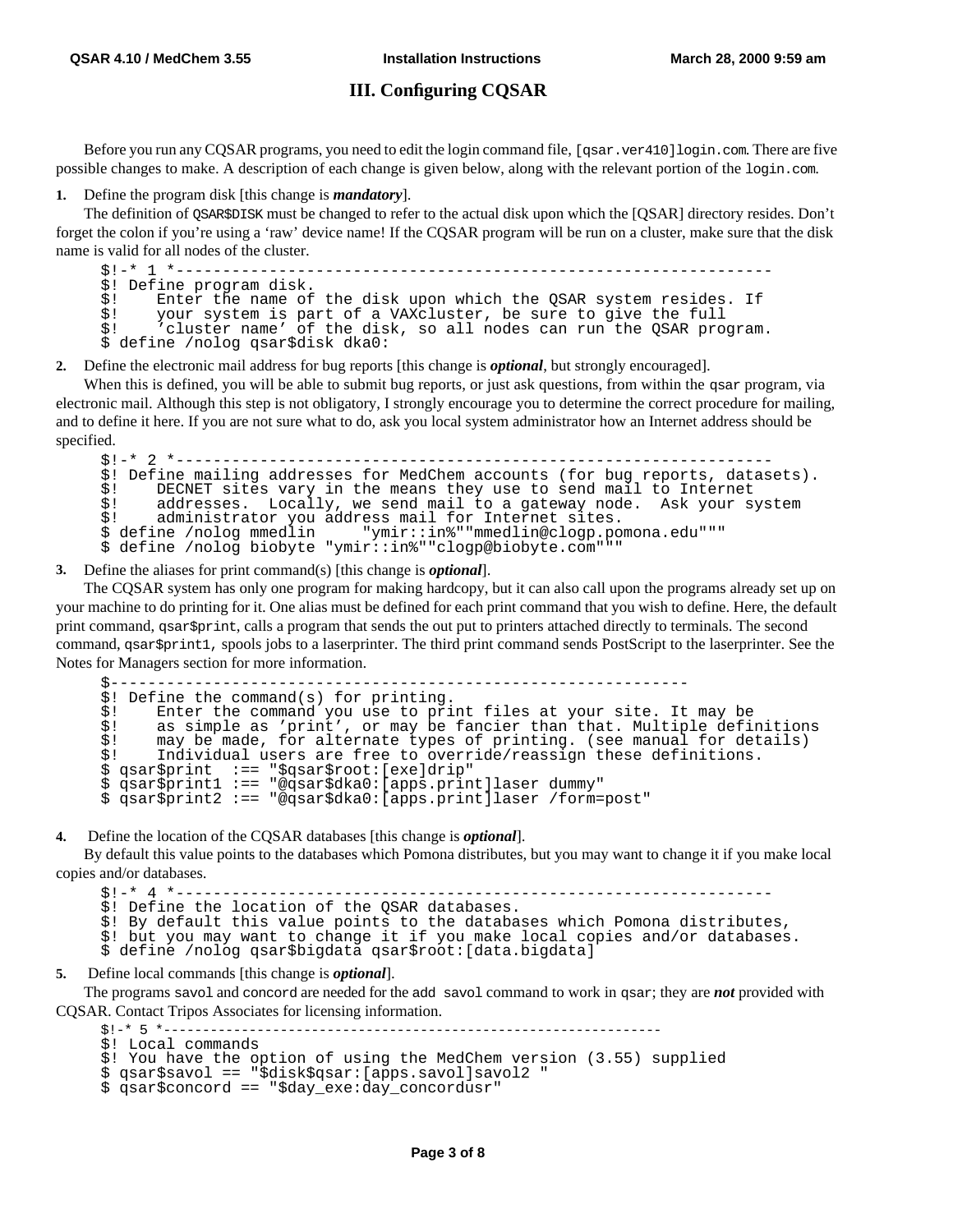## **IV. Installing and Managing Shared Memory**

The merlin install command is *required* in order to run both the qsar and merlin programs. If you do not plan on running these programs (e.g. you have only licensed the 'economy' package), then this section *should be* skipped.

In what follows, it is presumed that you have made the necessary changes to the login.com described on the previous page. When ready, login to the CQSAR system as a manager with the command:

@[qsar.ver410]login manager

#### **Installing shared memory**

 It is simple to install the CQSAR shared memory. The following command performs all of the necessary actions: merlin\_install

To undo the installation of shared memory, use the command: merlin\_deinstall

These procedures must be run by an account with CMKRNL privilege (such as the SYSTEM account).

To verify the installation of the shared memory, you could run the install command, and list the shared images. You should see four images for the current release (the device name will of course be different):

dka0:<QSAR.VER410.MEDCHEM.VER355.MERLIN.MASTER.SHARED>.EXE BSHARE\_MASTER;1 Open Shar Lnkbl Wrt PSHARE\_MASTER;1 Open Shar Lnkbl Wrt dka0:<QSAR.VER410.MEDCHEM.VER355.MERLIN.QSAR.SHARED>.EXE BSHARE\_QSAR;1 Open Shar Lnkbl Wrt PSHARE\_QSAR;1 Open Shar Lnkbl Wrt

Another (quick-and-dirty) method: just enter qsar; if you get the qsar> prompt, the installation was successful (enter quit to return to VMS).

If the installation should fail (with a verbose set of messages regarding insufficient free global pages or global sections), or if users see the warning shareable images must be installed when starting qsar or merlin, then installation was *not* successful. If this happens, it is almost certainly due of a lack of system resources: global pages and/or global sections. The system manager must either 1) remove other images from shared memory or 2) modify certain system parameters and reboot the system. The error messages generated by the merlin\_install procedure should describe the problem in sufficient detail to diagnose the problem.

This procedure for installing shared memory will need to be repeated after system reboots. It might be a good idea to call the merlin\_install (and perhaps merlin\_deinstall) from your local system-startup (shutdown) command files. For example, the following lines might be added to the appropriate SYSTARTUP.COM which is run a boot time:

```
@dka0:[qsar.ver410]login manager
merlin_install
```
#### **Managing shared memory**

Both sets of shared images are 'pre-loaded' with the proper data, so no further action is required on your part, in the course of normal operations. Should the shared images ever become corrupted, you can reload them with the following procedure:

- 1. Start MERLIN with the command merlin master command
- 2. Go to the 'setup' menu, and chose the 'lock/unlock' option. You type 8 and then 8 again. Answer yes to the prompt.
- 3. Wait while the pools load, then quit MERLIN. Type 0 (zero) twice, and answer yes to the prompt.

Repeat the procedure, but in step 1 use the command merlin qsar.

How would you know if there is a problem? When you first start merlin, at the upper left of the screen is a count of the elements in the pool. For 'master' this should be about 28000, for 'qsar' about 45,000.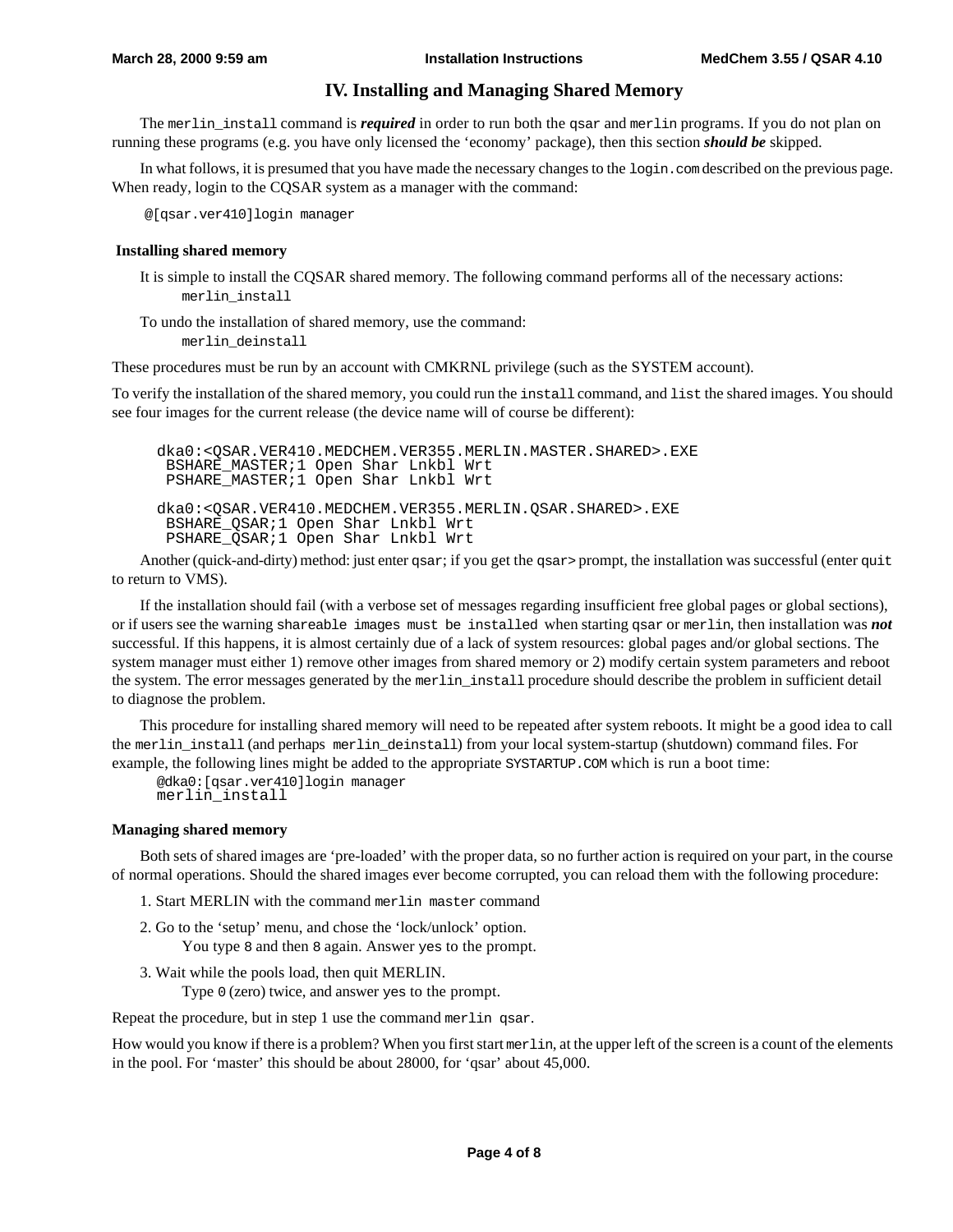# **V. Running CQSAR programs**

### **Logging in to CQSAR**

 In order to run any CQSAR program, each time you log in you must first run the CQSAR login script: @dka0:[qsar.ver410]login

One way of doing this is for users to place this line in their own LOGIN.COM. You can always edit your LOGIN.COM, whatever your current directory, with the command:

edit sys\$login:login.com

The login procedure takes a single argument, either user or manager; the default is user. There is no reason to use the manager level access except when installing or deinstalling shared memory. In either case, this login.com script must be run to access *any* BioByte programs, even if you do not plan on running the qsar program itself.

*Managers*: If all, or most, users of the machine on which the CQSAR system has been installed will be using this software, you might consider running the CQSAR login script from the system-wide login command file.

### **Running programs**

Executables which you should be able to run now include (depending on the contents of and license on the CD):

| Main CQSAR programs            | asar           | merlin    | udrive           | thor     | genie     |          |
|--------------------------------|----------------|-----------|------------------|----------|-----------|----------|
| <b>OSAR</b> utilities          | merlin install |           | merlin deinstall |          |           |          |
| <b>THOR</b> utilities          | thorbuild      | thorsize  | thorsum          | thorlist | thortosmi | thordump |
| <b>SMILES</b> utilities        | usmiles        | pssmiles  | cct              |          |           |          |
| Batch utilities                | bprep          | bdrive    |                  |          |           |          |
| Terminal utilities             | termreset      | qtermtype |                  |          |           |          |
| Public utilities (non-Biobyte) | perl           | most      |                  |          |           |          |

Most of these programs will provide a screen of help if you call them with the /help switch, e.g. thor /help. Many of these programs will prompt you to determine your terminal type (see next page for further information).

### **License Manager**

Access to BioByte programs is controlled by a 'license key' file. The key is designed to ensure that CQSAR programs are run only on one 'licensed' machine. Further, the distributed key may restrict access to certain programs and databases.

The CQSAR CD is distributed with a 'demonstration' key which will allow it to run on any machine, so you are able use the system without requiring immediate contact with BioByte. However, to get the proper key which will allow full access to the software and databases, you *must* edit the license file and generate a 'canonical' version, which you must send to BioByte. From this information, we generate the new key.

To get your full key, first, edit the file qsar\$license:license.txt with your favorite text editor (but login to the CQSAR system first, as described above). Fill in the fields as indicated by the comments contained throughout. Before we send the CD to you, we will fill in as many fields as is practical, your name, address, phone, so you do not need to re-enter these (but check them for accuracy). Be sure to remove the word 'demonstration' when selecting the 'package'.

The save your changes, exit editor, then enter the command (at the '\$' prompt):

@[qsar.ver410.com]lman

This reads the license file you just modified and transforms it, generating a 'canonical' license file, license.dat. This newly generated file (*not* license.txt) should be sent to BioByte by email (clogp@biobyte.com) or FAX (909-624-1398). When we receive this file, we will generate a 'key', a 16 digit code, which we will send to you. When you enter this code on the 'key' line of the license.dat file, it will enable access to all the proper programs and databases.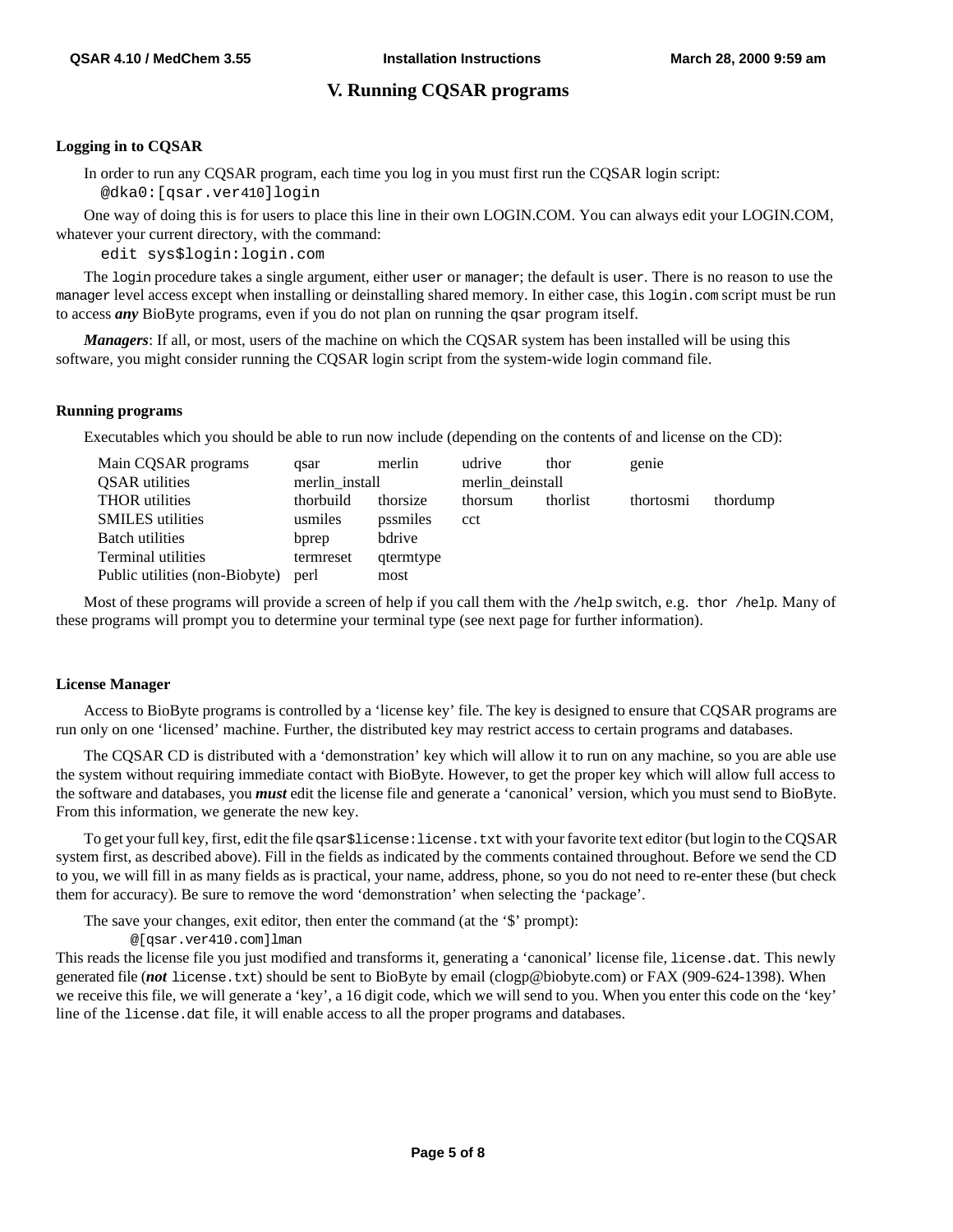### **Terminal Type**

In order to use the graphics capabilities of your terminal with the CQSAR programs, you must tell the programs' input/ output package (aka PMCIO) what type of terminal you are using. When the program does not know what terminal type to use, it automatically queries you with the following line:

(TERMINAL) Enter device type (or ? or "quit"):

If you enter a '?', you receive the following table:

```
Possible device types:
```

```
Standalone ("dumb") terminals
generic non-graphics GLASS DUMB<br>VT100 nongraphics VT100 VT10
                     VT100 VT100BIG VT100TALL
VTxxx graphics VT240GRAPHON VT340 DECTERM VT640
various C.Itoh CIT201 CIT300 CIT310 CIT414AH CIT467 CIT467H CIT8510
Lear Siegler 710x ENVISION
TEK TEK4105 TEK4107 TEK4207 T4207
Miscellaneous GR301 HP150 HP2623A MG200 MIME740G MX4000 RAMTEK SELANAR
  Terminal emulation for Macintosh
Tripos Nitro MITRO NITRO NERSA
                     VERSATERM VERSATERM2
 Terminal emulation for PC
TEK EMU4105 EMU4107 EMUTEK TGRAF
VT340 ZSTEM
 Printers
BW/color PostScript PS CPS
HP Laserjet LASERJET
dumb lineprinter LP132 LP80
Enter device type (or ? or "quit"):
```
These are all of the pre-written 'terminal capability files'. You must select one of these to proceed further. If you have a non-graphics terminal, use 'vt100' (or 'dumb'). If your terminal is/emulates a DEC VT240, use 'vt240', and so on. Note that there are several TEK formats to choose from. 'versaterm' and 'tgraf' are for use with the Macintosh and PC terminal-emulator programs of the same names.

If your specific terminal does not appear in this list, experiment with some of the existing capability files; it may be that one of them, if not a perfect match, is good enough to work with. As a last resort, you can write a new capability file. Call the MedChem support number for more information.

If you consistently use a single terminal, and do not wish to be bothered with repeatedly entering the terminal type, you can put a line of the following form in your login.com file:

qtermtype vt240

where you must replace  $vt240$  with the appropriate terminal designation.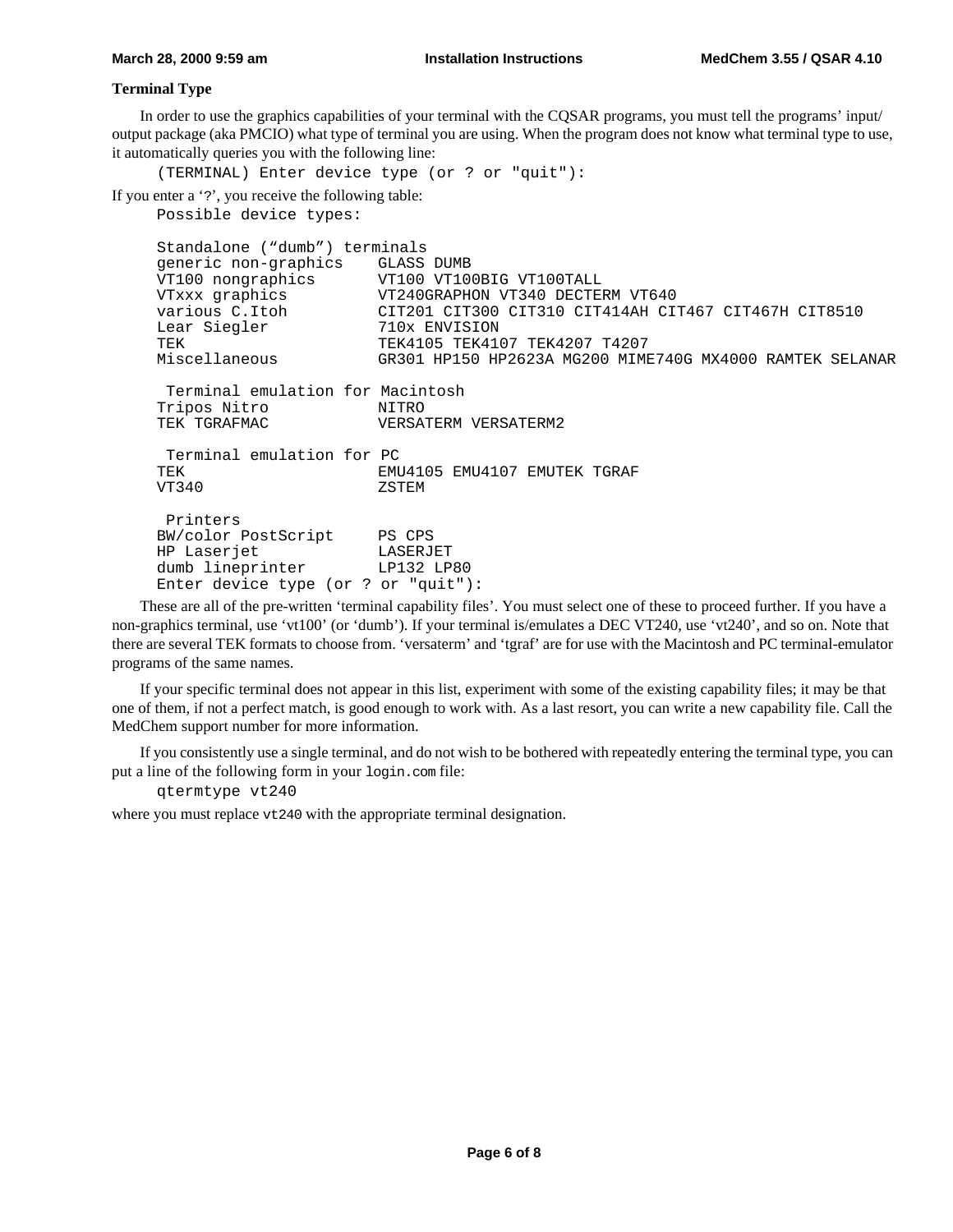## **VI. Notes for Managers**

### **Useful symbols**

Enter gsarsymbols to see the symbols and logicals defined when you run the login.com procedure. From the second page of that display, here are some of the most useful manager symbols:

| OSAR REOUIRE | Show minimum UAF settings an account needs to run OSAR                        |
|--------------|-------------------------------------------------------------------------------|
| OSAR PROFILE | Edit startup options and aliases                                              |
| OSAR GLOBAL  | Edit startup global settings                                                  |
| OSAR HELP    | Rebuild system startup file (needed after use of QSAR_PROFILE Or QSAR_GLOBAL) |

Currently, the output of the qsar\_require command should be:

At minimum, the following process limits are required to run QSAR:  $("--" = don't care)$ 

| Maxjobs:<br>Fillm:<br>20<br>Bytlm:              |       |
|-------------------------------------------------|-------|
| Maxacctiobs:<br>Shrfillm:<br>Pbytlm:<br>--      |       |
| Maxdetach:<br>BIOlm:<br>JTquota:<br>$- -$<br>-- |       |
| WSdef:<br>$Prclm$ :<br>DIOlm:<br>--             |       |
| Prio:<br>ASTIm:<br>WSquo:<br>--                 | 512   |
| Queprio:<br>TOElm:<br>WSextent:<br>--<br>--     | 1024  |
| Englm:<br>Pqflquo:<br>$CPIJ$ :<br>15<br>__      | 60000 |

In general, the larger the WSexent, the better, especially for the database.

### **Printing**

 To illustrate the proper use of the QSAR printing system, let me describe how it is set up here at Pomona. We have three methods for printing: sending output from terminals to dot-matrix printers connected directly to those terminals, and spooling jobs to a laserwriter through a print queue (the later may be plain text or PostScript). Users thus have three commands available from DCL: printlocal, printlaser and printpost.

 This setup is mirrored exactly from within the QSAR program. First, as explained in the Configuring section, three symbols for printing are set. On our system they have the values:

```
qsar$print :== "$qsar$root:[exe]drip"
qsar$print1 :== "@qsar$dka0:[apps.print]laser dummy"
qsar$print2 :== "@qsar$dka0:[apps.print]laser /form=post dummy"
```
Then, two aliases are set for the QSAR program. From the qsar\_profile.dat (which can be edited with the command qsar\_profile):

alias printlocal print /style=0 alias printlaser print /style=1 alias printpost print /style=2

Note that /style=0 corresponds with qsar\$print, and /style=1 with qsar\$print1, etc. The result is simple: our users have exactly the same print functions available from DCL and qsar. The number of styles available is essentially unlimited. Simply define a DCL symbol qsar\$print**n** for the n<sup>th</sup> type of printing, then set a qsar alias to match. After making the needed changes, rebuild system startup file with the command qsar\_help.

#### **Location of THOR databases**

The THOR databases distributed with this release of the qsar program reside at:

[qsar.ver410.medchem.ver355.bigdata]

If you already use a previous release of MedChem software, and wish to place these databases with your existing ones, you will need to move the files from this directory to the directory where the other public THOR databases are kept. One typical place is [medchem.ver354.bigdata], but it varies from site to site. Then re-define the value of the logical qsar\_mc\$bigdata to point to the new location; the logical is defined in the file qsar\$root:[medchem.ver355]login.com